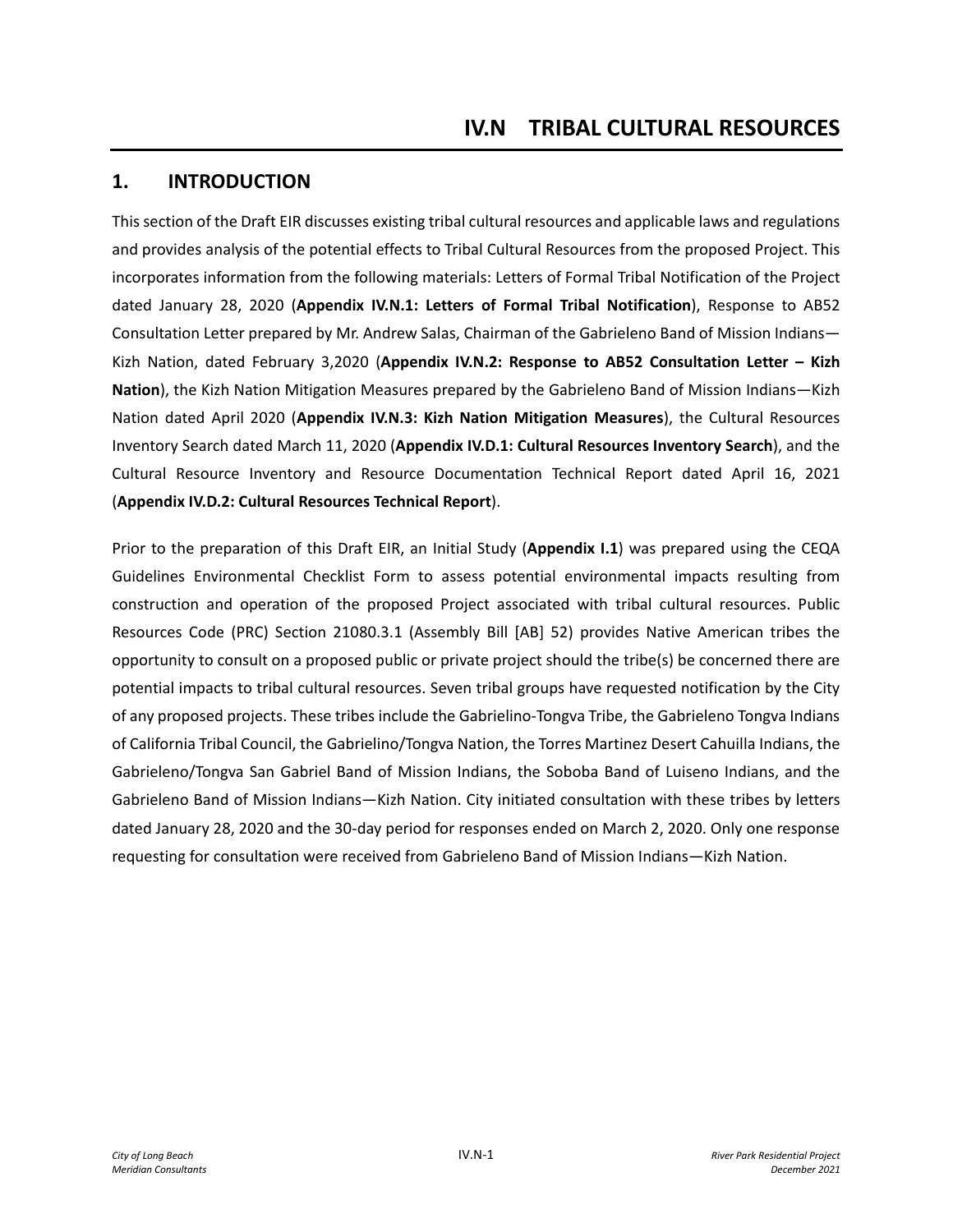## **2. ENVIRONMENTAL SETTING**

## **Prehistoric Setting**

The Gabrielino tribe were some of the earliest people to occupy the territory in what is now known as the City of Long Beach. This tribe had occupied almost the entire Los Angeles basin including the mountainous areas and the coast between Los Angeles and Orange counties.<sup>[1](#page-1-0)</sup> The Gabrielino tribe had developed multiple types of structures within their villages consisting of domed, circular structures covered in tule, ferm, or Carrizo used for family and communal housing as well as sweathouses, menstrual huts, and ceremonial enclosures.

The Puvungna-Gabrielino community was among the most researched and consisted of a large settlement and important ceremonial site most likely located in the area occupied by Rancho Los Alamitos and currently occupied by California State University, Long Beach.[2](#page-1-1) It is assumed to have served as a ritual center for the surrounding Gabrielino communities in the region. Sites associated with Puvungna were added to the National Register of Historic Places in 1974 and 1982.

Santa Catalina island, which the Gabrielino people took as their territory, received Spanish contact in 1542 when Jaun Rodriguez Cabrillo arrived on the island.<sup>[3](#page-1-2)</sup> Early Spanish settlers in the area had recorded populations of 50-200 Gabrielino people living in permanent villages and by 1770 the total population in the Los Angeles basin was over 5,000. Gaspar de Portola tried to colonize this Gabrielino territory and it is said that he made contact with the chief Hahamovic in the *Hahamog-na* village and in 1771, the Spanish established the Mission San Gabriel Archangel.

## **Historic Setting**

The Spanish arrived in the geographic area of the City of Long Beach around the late  $18<sup>th</sup>$  century. During the Spanish and Mexican reign over Alta California, ownership of southern Los Angeles was largely distributed to government workers through land grants.<sup>[4](#page-1-3)</sup> A man named Manuel Nieto, a Spanish soldier, was given around 300,000 acres of land by the governor of California in 1784 and following his death, the

<span id="page-1-0"></span><sup>1</sup> City of Long Beach Historic Preservation Element, http://www.longbeach.gov/globalassets/lbds/medialibrary/documents/planning/advance/general-plan/final-long-beach-historic-preservation-element\_6-22-2010. Accessed March 2021.

<span id="page-1-1"></span><sup>2</sup> City of Long Beach Historic Preservation Element, http://www.longbeach.gov/globalassets/lbds/medialibrary/documents/planning/advance/general-plan/final-long-beach-historic-preservation-element\_6-22-2010. Accessed March 2021.

<span id="page-1-2"></span><sup>3</sup> City of Long Beach Historic Preservation Element, http://www.longbeach.gov/globalassets/lbds/medialibrary/documents/planning/advance/general-plan/final-long-beach-historic-preservation-element\_6-22-2010. Accessed March 2021.

<span id="page-1-3"></span><sup>4</sup> City of Long Beach Historic Preservation Element, http://www.longbeach.gov/globalassets/lbds/medialibrary/documents/planning/advance/general-plan/final-long-beach-historic-preservation-element\_6-22-2010. Accessed March 2021.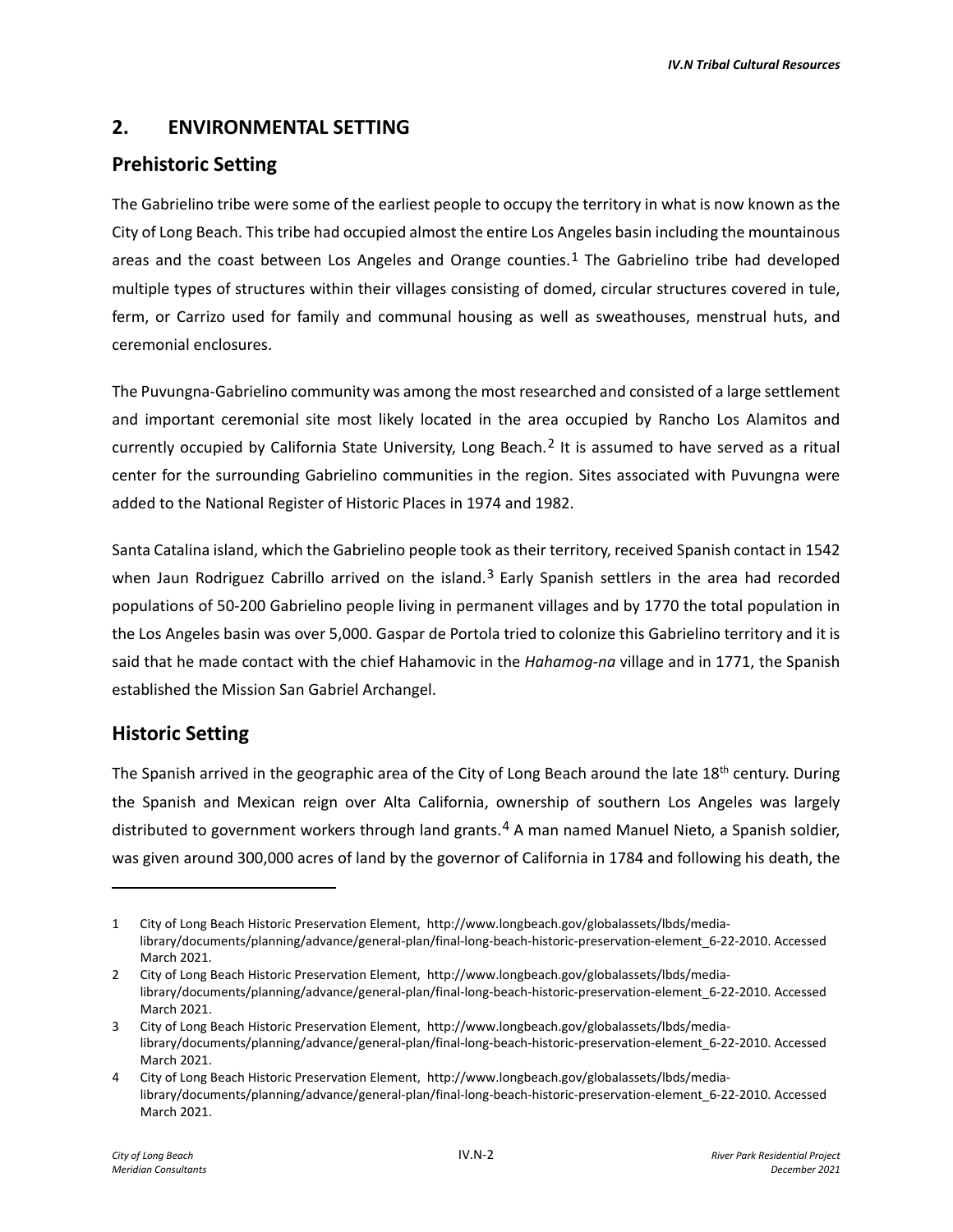property was passed down to his heirs and divided into Rancho Los Alamitos and Rancho Los Cerritos. These two properties encompass what is now the City of Long Beach as well as Rancho Los Alamitos to the east and Rancho Los Cerritos to the west.

During the California Gold Rush in the late 1800's, people migrated into California at exponential rates, increasing the need for a cattle industry in both the north and south. The brothers Thomas and Benjamin Flint as well as their cousins Lewellyn and Jotham Bixby, invested in this growing market and purchased Rancho Los Cerritos.[5](#page-2-0) Then in 1878, John Bixby leased Rancho Los Alamitos, which he eventually purchased from the owner and the property became known as Bixby Ranch. Over the years, the Bixby family rehabilitated the old ranch and both Rancho Los Cerritos and Rancho Alamitos properties operated as ranches into the early decades of the  $20<sup>th</sup>$  century.

The second settlement in the City of Long Beach was created during 1810 when William Erwin Willmore proposed the development of a 4,000-acre site in Rancho Los Cerritos named Willmore City.<sup>[6](#page-2-1)</sup> The development was to have a major street (now Long Beach Boulevard) which would connect the town to Los Angeles, and include waterfront resorts, a downtown business district, and 40-acre lots to be sold as family farm plots. After fruitless attempts to advertise the colony as the all-around perfect location for incoming residents, Willmore abandoned the development and the "American Colony" was purchased by the San Francisco real estate firm Pomeroy and Mills. The town was renamed Long Beach after the area's beaches and began to grow with the addition of a general store, hotel, a church, local newspaper (Long Beach Journal), as well as growing residences and businesses by 1885.

Alamitos Beach, Carroll Park, and Belmont Heights were annexed into Long Beach in the early 1900's and the population tripled as well as the acreage of the City.<sup>[7](#page-2-2)</sup> Transportation throughout the City was improved with the addition of the Pacific Electric Streetcar Company and the Southern Pacific line and the San Pedro, Los Angeles, and Salt Lake Railroad (SPLA&SL) line expanded growth throughout the City. Tourism was the City's main attraction, including the Municipal Pier, Virginia Hotel, Majestic Dance Hall, and the Walk of a Thousand Lights.

<span id="page-2-0"></span><sup>5</sup> City of Long Beach Historic Preservation Element, http://www.longbeach.gov/globalassets/lbds/medialibrary/documents/planning/advance/general-plan/final-long-beach-historic-preservation-element\_6-22-2010. Accessed March 2021.

<span id="page-2-1"></span><sup>6</sup> City of Long Beach Historic Preservation Element, http://www.longbeach.gov/globalassets/lbds/medialibrary/documents/planning/advance/general-plan/final-long-beach-historic-preservation-element\_6-22-2010. Accessed March 2021.

<span id="page-2-2"></span><sup>7</sup> City of Long Beach Historic Preservation Element, http://www.longbeach.gov/globalassets/lbds/medialibrary/documents/planning/advance/general-plan/final-long-beach-historic-preservation-element\_6-22-2010. Accessed March 2021.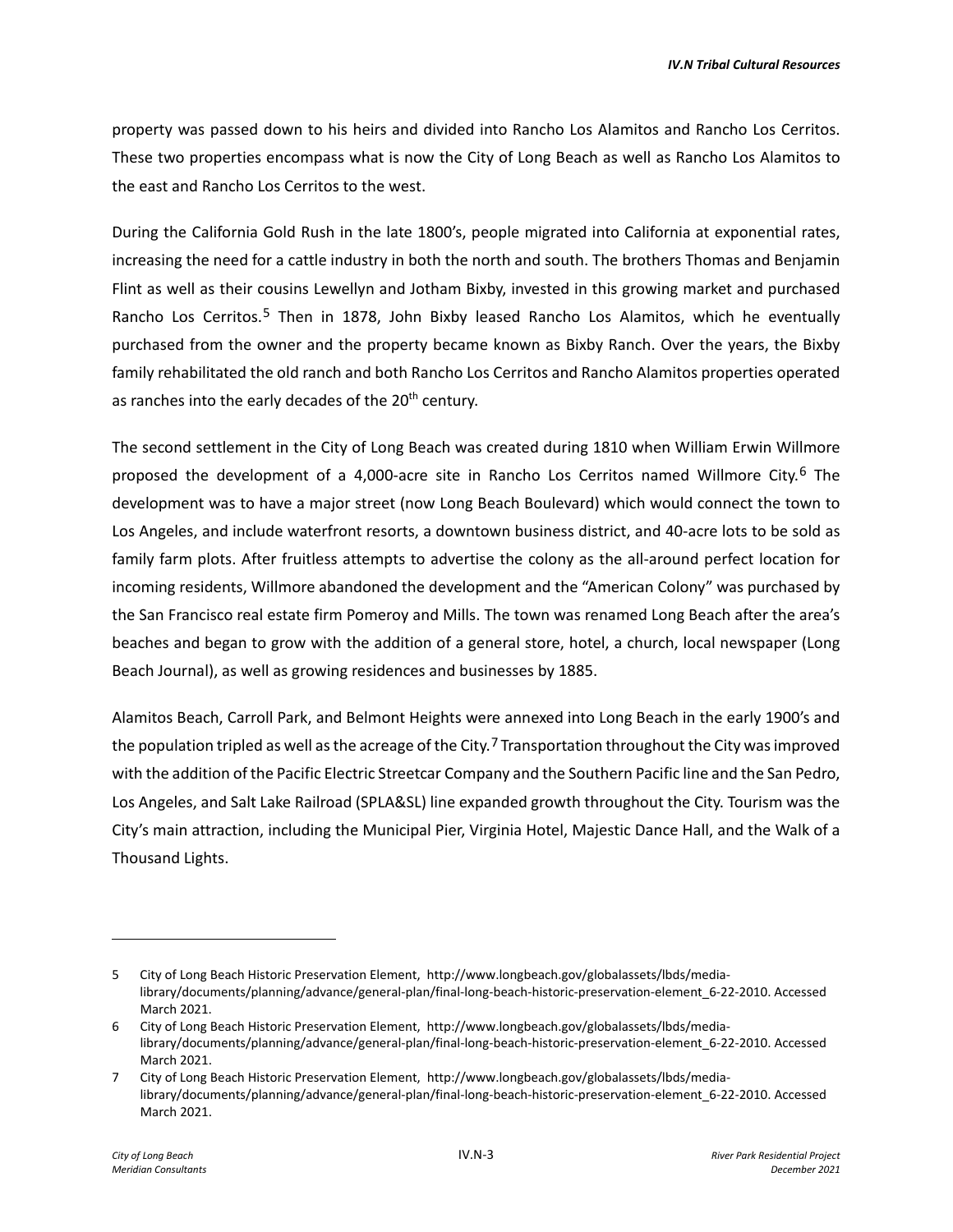The Port of Long Beach opened in June of 1911 and in 1918 after major floods and the collapse of the Los Angeles Dock and Terminal Company, Long Beach and the U.S. Army Corps of Engineers permanently established regular navigation between Los Angeles and Long Beach.<sup>[8](#page-3-0)</sup> This became a huge economic factor for the City and trade flourished. In 1921, oil was discovered by Shell Oil Company in Signal Hill, which was an unincorporated area at the time, but the sale of oil quickly became the City's primary industry. The financial gain from the oil boom more than doubled the City's population and the effects of the wealth led to a boost in skyscrapers in the downtown, creating a more sophisticated looking commercial and civic area in the City.

### **Existing Conditions**

From mid-1920s to 1998, the Project Site operated an oil production water treatment facility from oil wells located throughout Long Beach and Signal Hill. In 1926, Oil Operators, Inc. constructed a wastewater collection facility on the Project property. The facility was built to support the oil industry in the Long Beach/Signal Hill area. The wastewater collection facility treated produced water (oil field brines) recovered during oil production. The water treatment, primarily oil separation, took place in a series of on-site settling basins. The basins were designed to remove oil and sediment from the produced water and then discharge the treated water to the Los Angeles County Sanitation District sewer system. In 1959, a wastewater treatment plant was constructed at the facility. The treatment plant consisted of five circular concrete-walled skimming basins and associated pumps, aboveground storage tanks, pipelines and related small buildings and facilities. The wastewater treatment facility ceased operations in 1998.

The facilities were removed in 2001 with remnants of the facilities remaining on site, including old foundations, roads, and pipes underground. Remediation of the residual oil in the settling basins has been ongoing since 2001 and have been regularly tilled as part of the remediation activities. The Site is currently vacant, studded with mostly nonnative plants and is surrounding by temporary fencing. LA River borders the Site to the west, I-405 to the north, Golden Avenue and residential neighborhood to the east, and Wardlow Road to the south.

<span id="page-3-0"></span><sup>8</sup> City of Long Beach Historic Preservation Element, http://www.longbeach.gov/globalassets/lbds/medialibrary/documents/planning/advance/general-plan/final-long-beach-historic-preservation-element\_6-22-2010. Accessed March 2021.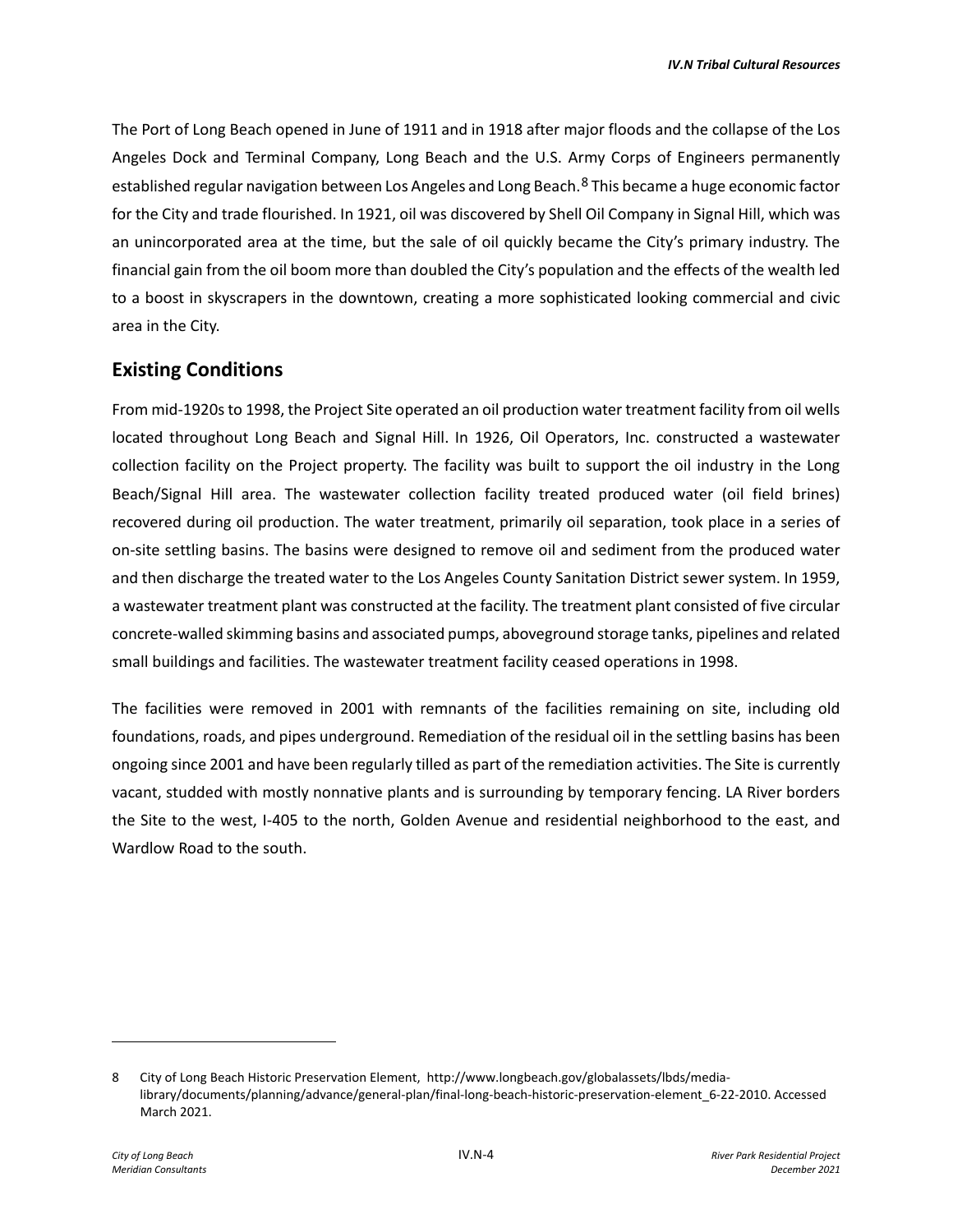### **3. REGULATORY SETTING**

#### **State**

#### *Assembly Bill 52*

AB 52 applies specifically to projects for which a Notice of Preparation (NOP) or a Notice of Intent to Adopt a Negative Declaration or Mitigated Negative Declaration (MND) is filed.<sup>[9](#page-4-0)</sup> The primary intent of AB 52 is to include California Native American tribes early in the environmental review process and to establish a new category of resources related to Native Americans, known as tribal cultural resources, which require consideration under CEQA. CEQA defines tribal cultural resources as "sites, features, places, cultural landscapes, sacred places, and objects with cultural value to a California Native American tribe" that are either included or determined to be eligible for inclusion in the California Register or included in a local register of historical resources, or a resource that is determined to be a tribal cultural resource by a lead agency, in its discretion and supported by substantial evidence.<sup>[10](#page-4-1)</sup> PRC Section 21080.3.1<sup>[11](#page-4-2)</sup> requires that within 14 days of a lead agency determining that an application for a project is complete, or a decision by a public agency to undertake a project, the lead agency must provide formal notification to the designated contact, or a tribal representative, of California Native American tribes that are traditionally and culturally affiliated with the geographic area of the project (as defined in PRC section 21073) and who have requested in writing to be informed by the lead agency (PRC section 21080.3.1(b)). Tribes interested in consultation must respond in writing within 30 days from receipt of the lead agency's formal notification and the lead agency must begin consultation within 30 days of receiving the tribe's request for consultation (PRC sections 21080.3.1(d) and 21080.3.1(e)).

PRC section 21080.3.2(a)<sup>[12](#page-4-3)</sup> identifies the following as potential consultation discussion topics: the type of environmental review necessary; the significance of tribal cultural resources; the significance of the project's impacts on the tribal cultural resources; project alternatives or appropriate measures for preservation; and mitigation measures. Consultation is considered concluded when either: (1) the parties agree to measures to mitigate or avoid a significant effect, if a significant effect exists, on a tribal cultural resource; or (2) a party, acting in good faith and after reasonable effort, concludes that mutual agreement cannot be reached (PRC section 21080.3.2(b)).

<span id="page-4-0"></span><sup>9</sup> AB-52 Native Americans: California Environmental Quality Act., An act to amend Section 5097.94 of, and to add Sections 21073, 21074, 21080.3.1, 21080.3.2, 21082.3, 21083.09, 21084.2, and 21084.3 to, the Public Resources Code, relating to Native Americans.

<span id="page-4-1"></span><sup>10</sup> PRC, Division 13. Environmental Quality Section 21080.3.2, "Chapter 2.4. Definitions."

<span id="page-4-2"></span><sup>11</sup> PRC, Division 13. Environmental Quality Section 21080.3.1, "Chapter 2.6. General, Tribal Consultation."

<span id="page-4-3"></span><sup>12</sup> PRC, Division 13. Environmental Quality Section 21080.3.2, "Chapter 2.6."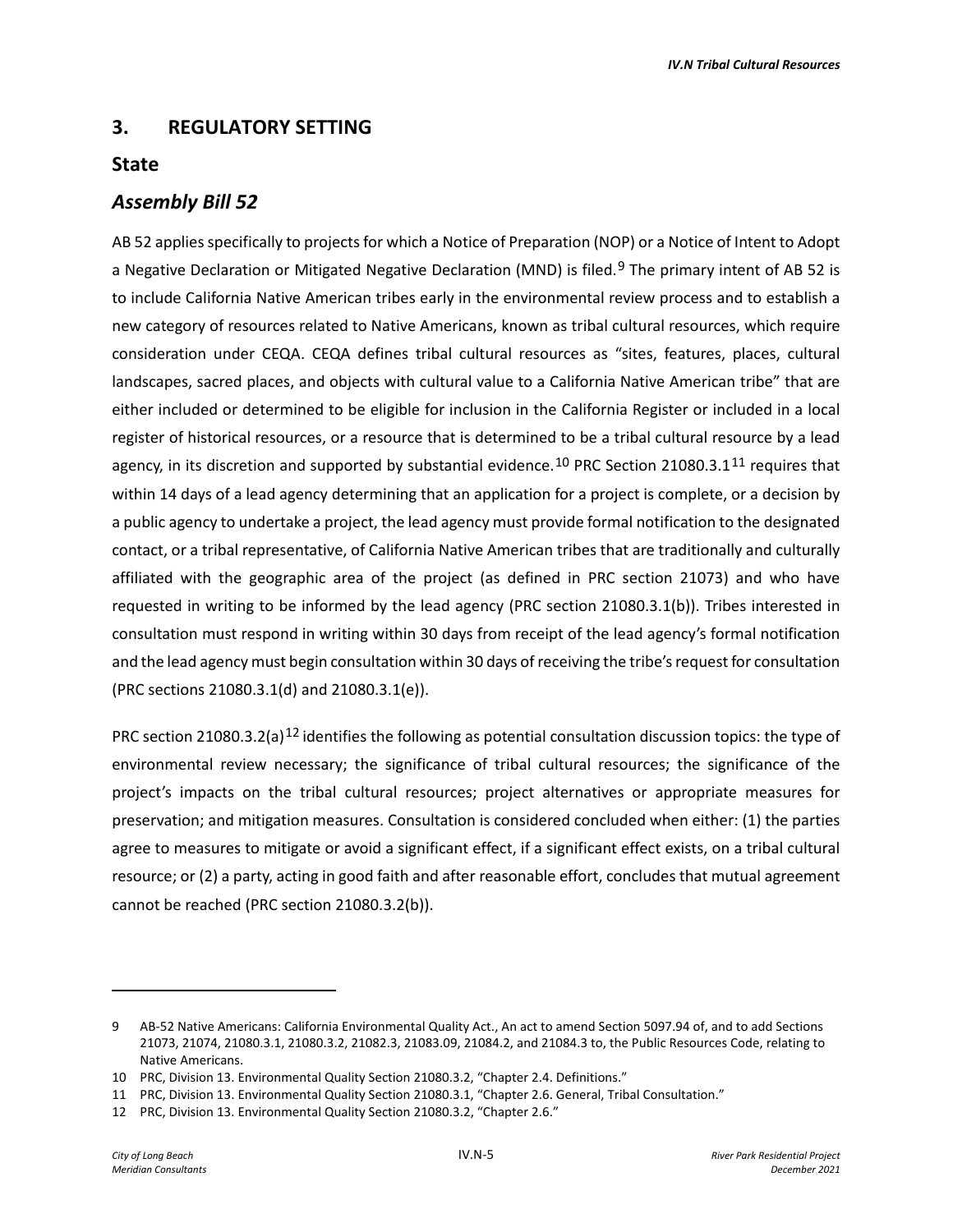If a California Native American tribe has requested consultation pursuant to PRC section 21080.3.1 and has failed to provide comments to the lead agency, or otherwise failed to engage in the consultation process, or if the lead agency has complied with Section 21080.3.1(d) of the statute and the California Native American tribe has failed to request consultation within 30 days, the lead agency may certify an EIR or adopt an MND.<sup>[13](#page-5-0)</sup> The statute further states that any information, including, but not limited to, the location, description, and use of the tribal cultural resources, that is submitted by a California Native American tribe during the environmental review process shall not be included in the environmental document or otherwise disclosed by the lead agency or any other public agency to the public without the prior consent of the tribe that provided the information. If the lead agency publishes any information submitted by a California Native American tribe during the consultation or environmental review process, that information shall be published in a confidential appendix to the environmental document unless the tribe that provided the information consents, in writing, to the disclosure of some or all of the information to the public.

### *California Register of Historical Resources*

The California Register of Historical Resources (CRHR) is the authoritative guide to the State's significant archaeological and historical resources.<sup>[14](#page-5-1)</sup> It closely follows the eligibility criteria of the NRHP but deals with State and local-level resources. The CRHR serves to identify, evaluate, register, and protect California's historical resources. For purposes of CEQA, a historical resource is any building, site, structure, object, or historic district listed in or eligible for listing in the CRHR (PRC, Section 21084.1). A resource is considered eligible for listing in the CRHR if it meets any of the following criteria:

- *1. Is associated with events that have made a significant contribution to the broad patterns of California's history and cultural heritage.*
- *2. Is associated with the lives of persons important in our past.*
- *3. Embodies the distinctive characteristics of type, period, region, or method of construction, or represents the work of an important creative individual, or possesses high artistic values.*
- *4. Has yielded, or may be likely to yield, information important in prehistory or history (PRC Section 5024.1(c)).*[15](#page-5-2)

Historical resources meeting one or more of the criteria listed above are eligible for listing in the CRHR. In addition to significance, resources must have integrity for a period of significance-the date or span of time

<span id="page-5-0"></span><sup>13</sup> PRC, Division 13. Environmental Quality Section 21080.3.2, "Chapter 2.6."

<span id="page-5-1"></span><sup>14</sup> State of California, Office of Historic Preservation, California Historical Resources, https://ohp.parks.ca.gov/listedresources

<span id="page-5-2"></span><sup>15</sup> Public Resources Code (PRC), Division 5. Parks and Monuments[5001 - 5873], "CHAPTER 1. State Parks and Monuments," Article 2. Historical Resources (5024.1).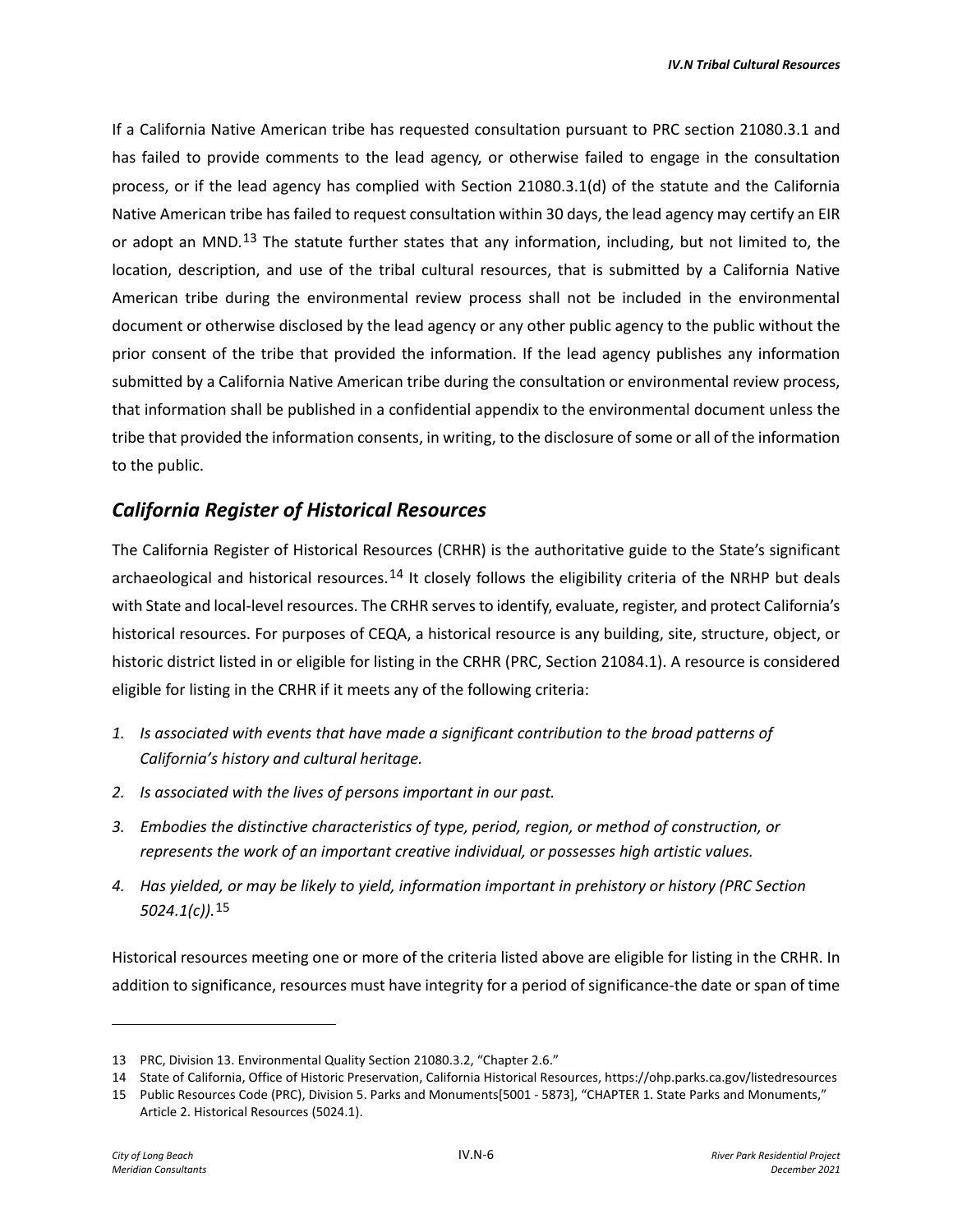within which significant events transpired or significant individuals made important contributions. Important archaeological resources are required to be at least 50 years old to be considered. "Integrity is the authenticity of a historical resource's physical identity evidenced by the survival of characteristics that existed during the resource's period of significance." Simply put, resources must "retain enough of their historic character or appearance to be recognizable as historical resources and to convey the reasons for their significance."

## *California Environmental Quality Act*

CEQA also requires the lead agency to consider whether there is a significant effect on unique archaeological resources that are not eligible for listing in the California Register. As defined in CEQA, a unique archaeological resource is:[16](#page-6-0)

*an archaeological artifact, object, or site about which it can be clearly demonstrated that, without merely adding to the current body of knowledge, there is a high probability that it meets any of the following criteria:*

- *1. Contains information needed to answer important scientific research questions and that there is a demonstrable public interest in that information.*
- *2. Has a special and particular quality such as being the oldest of its type or the best available example of its type.*
- *3. Is directly associated with a scientifically recognized important prehistoric or historic event or person.*

If an archaeological resource is found eligible for listing in the CRHR, then it is considered under CEQA to be a historic resource that needs to be protected. This may also apply to unique archaeological resources. If a historic resource may be impacted by activity, under CEQA, avoidance and preservation in place is the preferred alternative. If that is not possible, then a data recovery plan will need to be created and enacted to lessen impacts to the environment to a less than significant level. If the archaeological resource is not eligible for listing in the CRHR, and it is not a unique archaeological resource, then no further action is required to protect or mitigate possible impacts to it.

## *California Health and Safety Code*

The discovery of human remains is regulated per California Health and Safety Code, Section 7050.5, which states the following: [17](#page-6-1)

<span id="page-6-0"></span><sup>16</sup> PRC Section21083.2(a).

<span id="page-6-1"></span><sup>17</sup> California Health and Safety Code, Division 7, Dead Bodies, Section 7050.5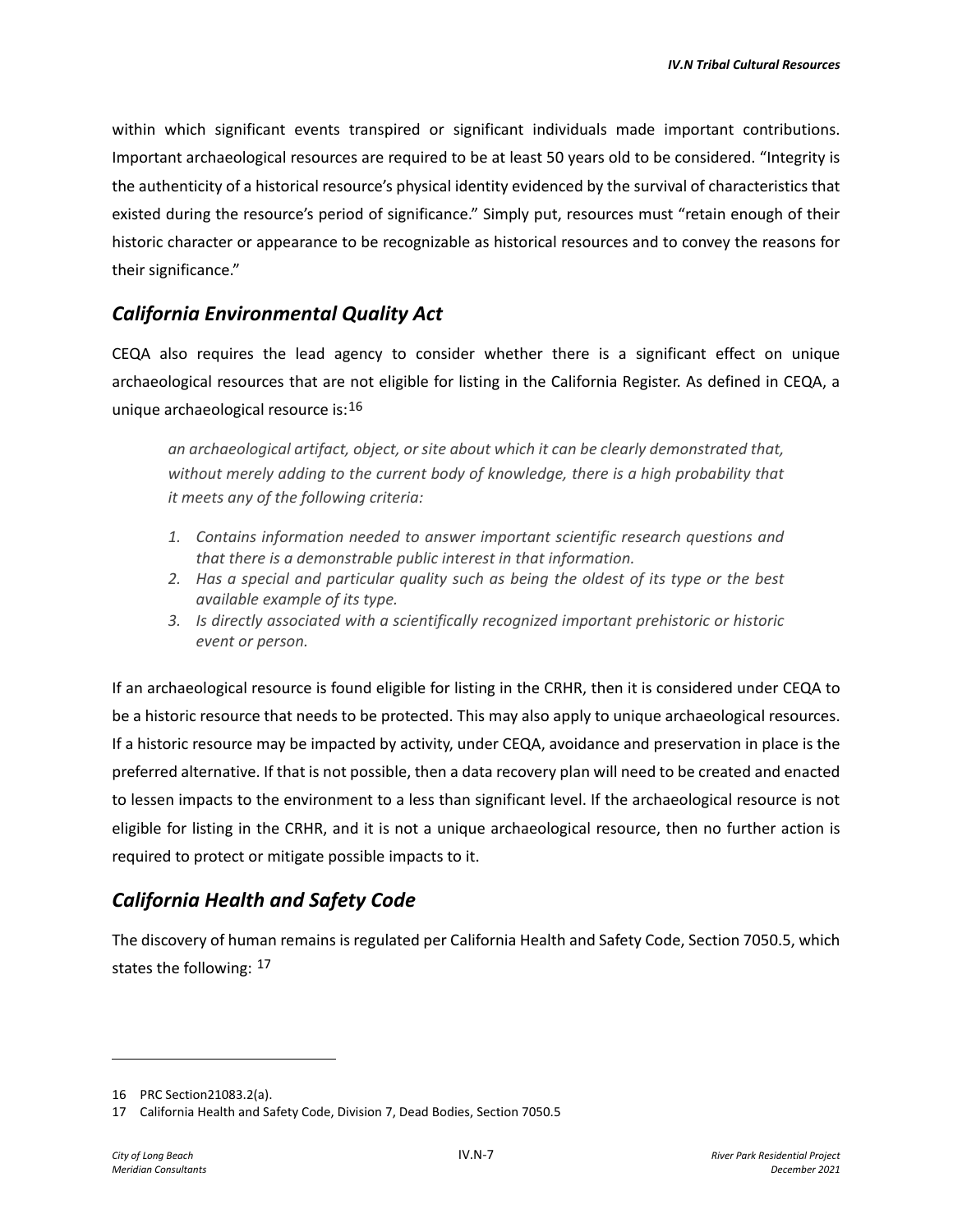*In the event of discovery or recognition of any human remains in any location other than a dedicated cemetery, there shall be no further excavation…until the coroner…has determined…that the remains are not subject to…provisions of law concerning investigation of the circumstances, manner and cause of any death, and the recommendations concerning the treatment and disposition of the human remains have been made to the person responsible… The coroner shall make his or her determination within two working days from the time the person responsible for the excavation, or his or her authorized representative, notifies the coroner of the discovery or recognition of the human remains. If the coroner determines that the remains are not subject to his or her authority and…has reason to believe that they are those of a Native American, he or she shall contact, by telephone within 24 hours, the Native American Heritage Commission.*

#### *California Public Resources Code Section 5097.98*

Section 5097.98 provides procedures in the event human remains of Native American origin are discovered during project implementation.<sup>[18](#page-7-0)</sup> The statute requires that no further disturbances occur in the immediate vicinity of the discovery, that the discovery is adequately protected according to generally accepted cultural and archaeological standards, and that further activities take into account the possibility of multiple burials. The statute further requires the NAHC, upon notification by a County Coroner, designate and notify a Most Likely Descendant (MLD) regarding the discovery of Native American human remains. Once the MLD has been granted access to the Site by the landowner and inspected the discovery, the MLD then has 48 hours to provide recommendations to the landowner for the treatment of the human remains and any associated grave goods.

In the event that no descendant is identified, or the descendant fails to make a recommendation for disposition, or if the landowner rejects the recommendation of the descendant, the landowner may, with appropriate dignity, reinter the remains and burial items on the property in a location that will not be subject to further disturbance.

#### *Office of Historic Preservation*

The Office of Historic Preservation (OHP), an office of the California Department of Parks and Recreation, implements the policies of the NRHP on a Statewide level. The OHP works to preserve California's heritage resources by ensuring that projects and programs carried out or sponsored by federal, State, and local agencies comply with federal and State historic preservation laws.

<span id="page-7-0"></span><sup>18</sup> Public Resources Code, Division 5. Parks and Monuments, "Chapter 1.75. Native American Historical, Cultural, and Sacred Sites," Section 5097.98.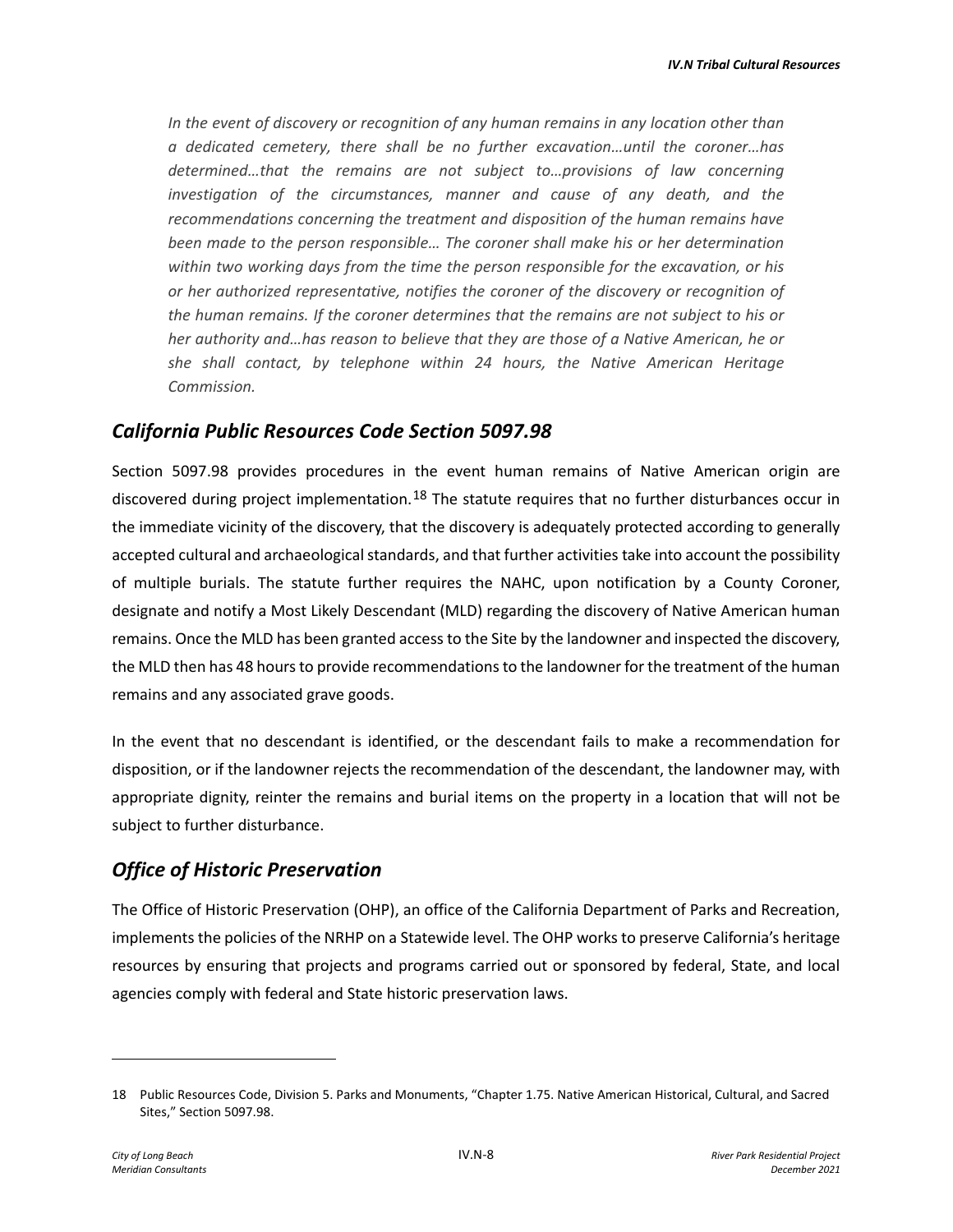## **Local**

# *City of Long Beach*

The City of Long Beach's (City) General Plan does not identify any goals or policies related specifically to tribal resources or tribal cultural preservation ordinance or program in effect.

## **4. TRIBAL CONSULTATION**

A Cultural Resource Inventory search was conducted and a literature review was completed on February 25, 2020 to provide information on tribal cultural resources in the Project area. The search included a cultural literature review and records search of the California Historic Resource Information System (CHRIS). Also, as part of the Cultural Resources Inventory search, PaleoWest contacted the Native American Heritage Commission (NAHC) to request a search of the Sacred Lands File (SLF). The SLF would determine if the NAHC had any knowledge of Native American cultural resources within the immediate vicinity of the Project area. The SLF search returned with a negative result for cultural resources in the area, but the NAHC recommended that tribal groups be contacted to elicit information regarding cultural resource issues related to the proposed Project (see **Appendix 4.D.1**).

The City has on file eight requests from individuals representing seven California Native American tribes traditionally and culturally affiliated with the project area who have requested notice pursuant to PRC Section 21080.3.1(d). As required by PRC Section 21080.3.1 (added to the PRC by AB 52), the City initiated consultation with these tribes by letters dated January 28, 2020 and the 30-day period for responses ended on March 2, 2020 (**Appendix 4.N.1)**. The following individuals were contacted by the City: Mr. Charles Alvarez – Gabrielino-Tongva Tribe, Ms. Linda Candelaria – Gabrielino- Tongva Tribe, Mr. Robert F. Dorame – Gabrieleno Tongva Indians of California Tribal Council, Ms. Sandonne Goad – Gabrielino/Tongva Nation, Mr. Michael Mirelez – Torres Martinez Desert Cahuilla Indians, Mr. Anthony Morales – Gabrieleno/Tongva San Gabriel Band of Mission Indians, Mr. Joseph Ontiveros – Soboba Band of Luiseno Indians, and Mr. Andrew Salas – Gabrieleno Band of Mission Indians—Kizh Nation.

One response was received by the City from Mr. Andrew Salas of the Gabrieleno Band of Mission Indians— Kizh Nation requesting consultation. The tribal response letter dated February 3, 2020, confirmed that the proposed Project location was within the tribe's Ancestral Tribal Territory (**Appendix 4.N.2)**. Their Tribal Government had thus requested to schedule a consultation with the lead agency to discuss the Project and surrounding location in further detail.

Due to the unusual circumstances surrounding the COVID-19 pandemic, an in-person consultation was not conducted. Consultation was conducted via phone and email. A second letter was provided identifying suggested mitigation measures appropriate for the proposed Project. Mitigation measures included Native American Monitoring/Consulting provided by a documented lineal descendant from the ancestral Tribe of the project area, Unanticipated Discovery of Tribal Cultural and Archaeological Resources, PRC Sections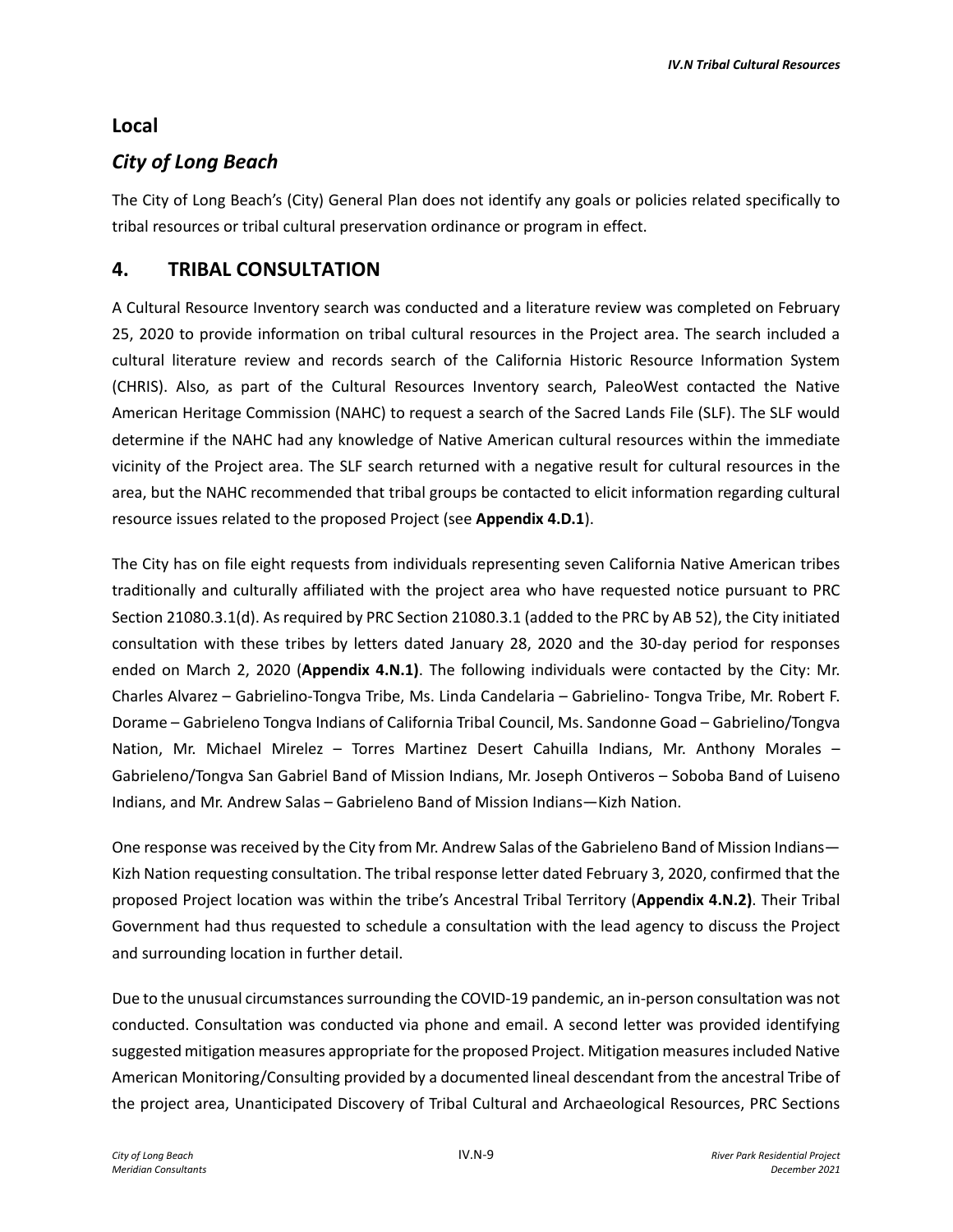21083.2(b), Unanticipated Discovery of Human Remains and Associated Funerary Objects, Resources Assessment & Continuation of Work Protocol, Kizh—Gabrieleno Procedures for burials and funerary remains, Treatment Measures, and Professional Standards.

As a result of these outreach efforts, the City has agreed to incorporate the mitigation measures recommended by the Gabrieleno Band of Mission Indians—Kizh Nation. Consultation on the Project was completed in September 2021.

## **5. ENVIRONMENTAL IMPACTS**

## *Thresholds of Significance*

To assist in determining whether the proposed Project would have a significant effect on the environment, the City finds the proposed Project may have a significant impact related to tribal resources if it would:

- **a) Would the project cause a substantial adverse change in the significance of a tribal cultural resource, defined in PRC §21074 as either a site, feature, place, cultural landscape that is geographically defined in terms of the size and scope of the landscape, sacred place, or object with cultural value to a California Native American tribe, and that is:**
	- **Threshold 4. TCR-1: Listed or eligible for listing in the California Register of Historical Resources, or in a local register of historical resources as defined in PRC § 5020.1(k).**
	- **Threshold 4. TCR-2: A resource determined by the lead agency, in its discretion and supported by substantial evidence, to be significant pursuant to criteria set forth in subdivision (c) of PRC § 5024.1. In applying the criteria set forth in subdivision (c) of PRC § 5024.1, the lead agency shall consider the significance of the resource to a California Native American tribe.**

## **6. METHODOLOGY**

Existing available data provided by the cultural literature review and records search of the California Historic Resource Information System (CHRIS) and SLF, and AB 52 consultation with the Gabrieleno Band of Mission Indians—Kizh Nation tribe were used to determine the known location of TCRs and sensitive locations, which would have a high probability to encounter TCRs. The data on sensitive locations would help determine the level of potential impact the proposed Project would have on tribal resources and if any mitigation measures would be required. The potential project impact level on TCRs after incorporation of mitigation measures, if any, would also be assessed to determine the final proposed Project impacts on TCRs.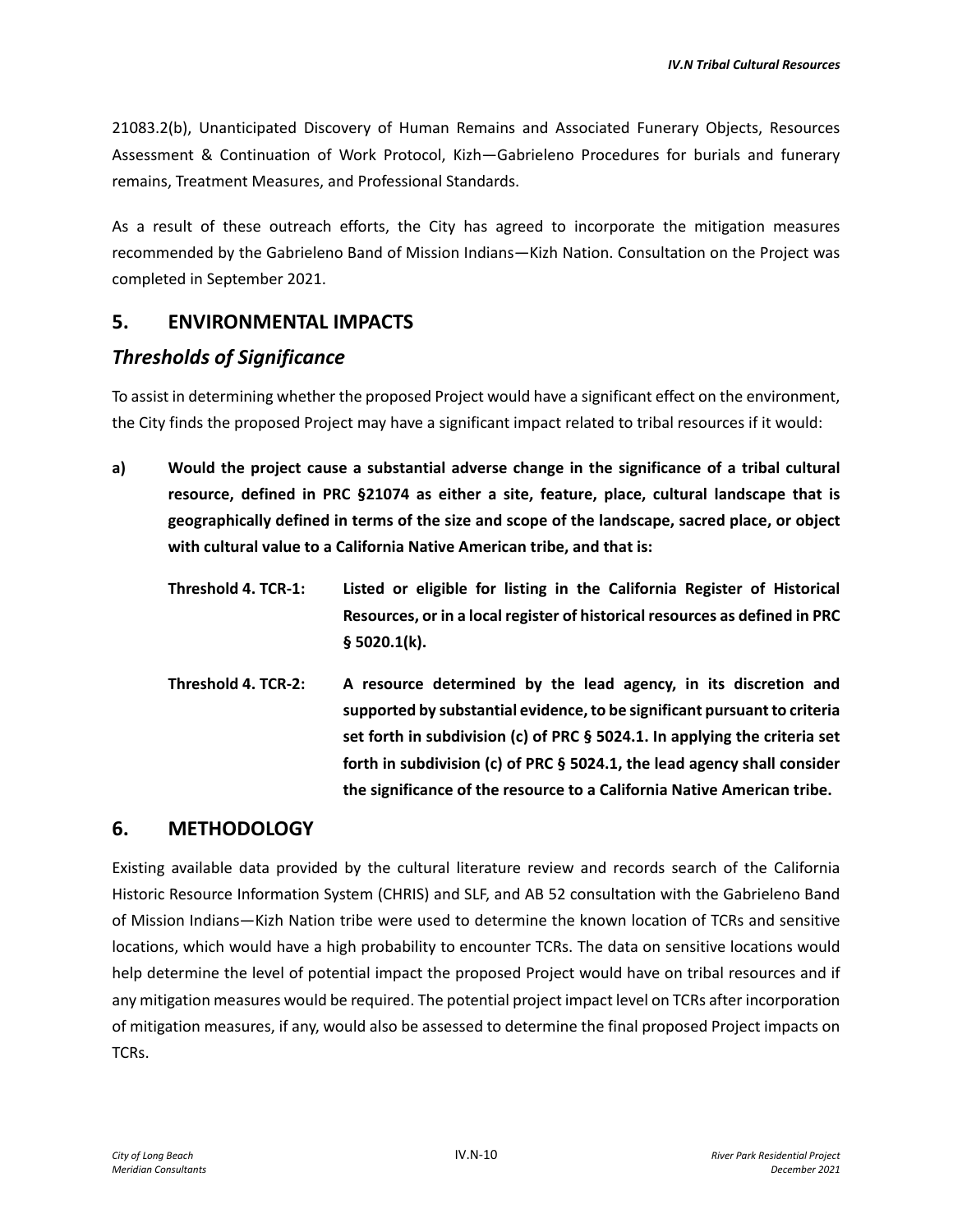### **7. PROJECT IMPACTS**

- **a) Would the project cause a substantial adverse change in the significance of a tribal cultural resource, defined in PRC §21074 as either a site, feature, place, cultural landscape that is geographically defined in terms of the size and scope of the landscape, sacred place, or object with cultural value to a California Native American tribe, and that is:**
	- **Threshold TCR-1: Listed or eligible for listing in the California Register of Historical Resources, or in a local register of historical resources as defined in PRC § 5020.1(k)**

For purposes of this analysis, a tribal cultural resource (TCR) is considered a site, feature, place, cultural landscape, sacred place, or object with cultural value to a California Native American tribe.

A records search was conducted, which included the Project Site and a quarter-mile radius, for the purpose of identifying any known cultural resources within the vicinity of the Project Site.<sup>[19](#page-10-0)</sup> The records search included a review of the Office of Historic Preservation Archaeological Determination of Eligibility, the Office of Historic Preservation Directory of Historic Properties Data File, and a literature review by the South Central Coastal Information Center (SCCIC) at California State University, Fullerton. The records search indicated that the Project Site has been developed since the 1950s and historical archaeological resources may exist on site.

Additionally, a cultural resources field survey was completed to assess historic resources on-site.<sup>[20](#page-10-1)</sup> During the field visit, the archaeologist walked over the Project Site and inspected landforms which were likely to contain or exhibit archaeological or historical remains. Cultural resources identified during the survey were recorded on appropriate California Department of Parks and Recreation (DPR) Series 523 forms. For this study, a cultural resource is defined as any archaeological remains or standing building or structure that are greater than 45 years of age. Based on the findings of the cultural resource inventory, the historic-era remnants of the oil wastewater treatment facility (20-124-01H) and the in-use historical Baker Street roadway, were documented and evaluated for listing on the California Register Historical Resources (CRHR). Both resources were found to be ineligible for CRHR listing and does there are no indication these resources are significant TCRs as defined in in PRC Section 21074. For details regarding the historical use of Baker Street roadway and the historic-era remnants, please refer to **Section IV.D: Cultural Resources**.

Based on the cultural resources inventory and field survey findings, the remnants of the oil wastewater treatment facility (20-124-01H) and the segment of Baker Street on the Project Site were not determined to be eligible for listing on the CRHR. In addition, the Project Site has been highly and frequently disturbed

<span id="page-10-0"></span><sup>19</sup> PaleoWest, Cultural Resource Inventory for the Long Beach River Park, March 11, 2020, **Appendix IV.D.1**.

<span id="page-10-1"></span><sup>20</sup> PaleoWest, Cultural Resource Inventory and Resource Documentation for the Long Beach River Park, April 16, 2021, **Appendix IV.D.2**.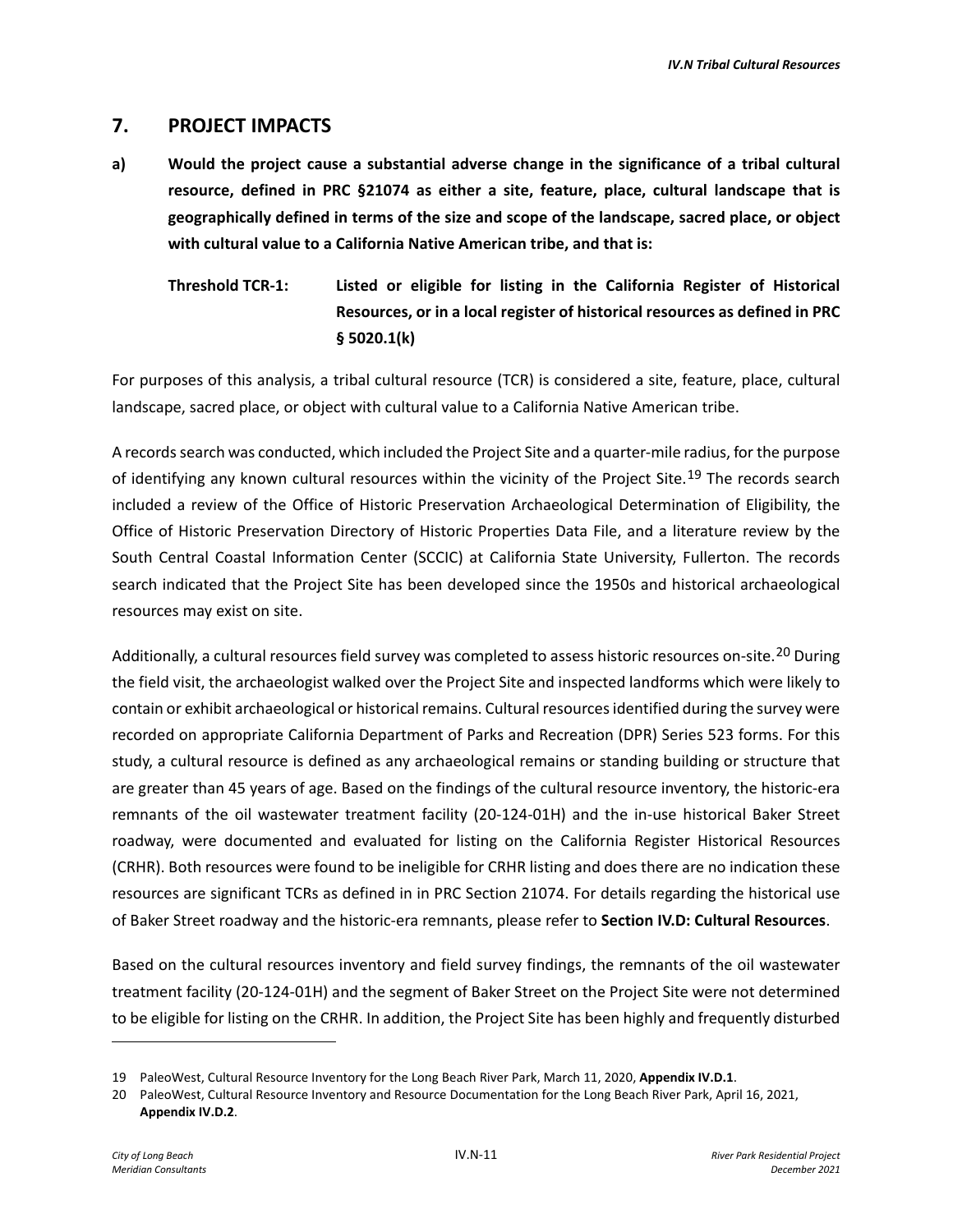by the construction, removal, and bioremediation of the former wastewater treatment facility site. As such, it is unlikely that any intact buried archaeological remains are present in the Project area.

Regardless, ground disturbance has the potential to unearth unknown TCRs which would be addressed by mitigation measures included later on in this section. The proposed Project would not cause a substantial adverse change in the significance of TCRs eligible for CRHR or local register listing. Impacts to TCRs eligible for listing would be less than significant.

**Threshold TCR-2: A resource determined by the lead agency, in its discretion and supported by substantial evidence, to be significant pursuant to criteria set forth in subdivision (c) of PRC § 5024.1. In applying the criteria set forth in subdivision (c) of PRC § 5024.1, the lead agency shall consider the significance of the resource to a California Native American tribe.**

For purposes of this analysis, a TCR is considered a site, feature, place, cultural landscape, sacred place, or object with cultural value to a California Native American tribe.

As previous mentioned, a cultural resources inventory search was conducted, concluding that no historic or prehistorical archaeological resources were identified within the recorded search area.<sup>[21](#page-11-0)</sup> The NAHC reported that the results of the SLF search were negative for cultural resources identified in the Project area, but they recommended that the City reach out to any tribal contacts relevant to the area in order to ensure that no TCRs might be present. AB 52 consultation letters were sent out on January 28, 2020 and a request for consultation was received on February 3, 2020 from the Gabrieleno Band of Mission Indians—Kizh Nation. At the conclusion of the consultation process, the City received the Protection of TCRs Letter, including mitigation measures recommended by the Gabrieleño Band of Mission Indians— Kizh Nation. The letter with recommended mitigation measures can be found in **Appendix IV.N.3** of this Draft EIR.

In accordance with AB 52, the City contacted local tribes to request consultation regarding the project and have received the Protection of Tribal Cultural Resources letter from the Gabrieleño Band of Mission Indians—Kizh Nation.[22](#page-11-1) The letter includes mitigation measures recommended by the Tribe. The mitigation measures focused on monitoring procedures during construction, which would be conducted by a Tribal monitor/consultant who is both ancestrally affiliated with the Project area and approved by Gabrieleño Band of Mission Indians—Kizh Nation. These measures are incorporated into this proposed Project and are discussed below.

<span id="page-11-0"></span><sup>21</sup> PaleoWest, Cultural Resource Inventory for the Long Beach River Park, March 11, 2020, **Appendix IV.D.1**.

<span id="page-11-1"></span><sup>22</sup> Gabrieleno Band of Mission Indians—Kizh Nation, Protection of Tribal Cultural Resources (TCRs), April 2020, **Appendix IV.N.3**.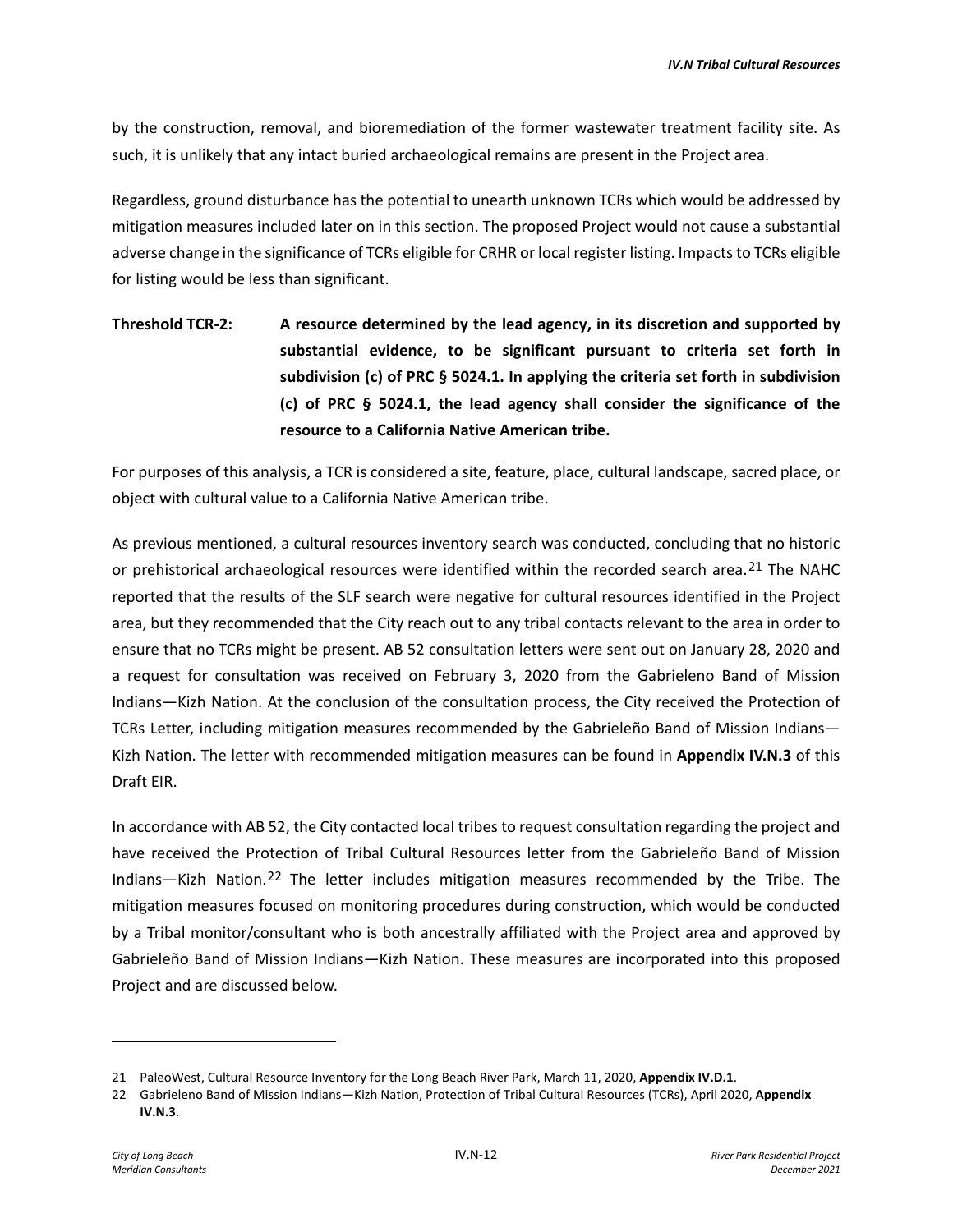Ground disturbing activities that would be employed during construction of the proposed Project would include site clearing, bioremediation, grubbing, and grading. As a result, these activities may disturb unknown TCRs as well as human remains, including those interred outside of dedicated cemeteries. Lands within the footprint of the proposed Project are not known to contain any unmarked graves or human remains. However, the proposed Project includes ground disturbance activities which has the potential to expose previously unknown human remains, including Native American remains.

No tribal cultural resources as defined in PRC Section 21074(a) and (b) have been identified as a result of the inventory searches, field survey, or consultation conducted for the proposed Project. Operation of the proposed Project would not involve ground disturbing activities with the potential to unearth or impact on site TCRs or result in substantial adverse change in the significance of TCRs. Potential construction Impacts to PRC Section 5024.1 resources would be less than significant with mitigation measures implemented below.

## **8. CUMULATIVE IMPACTS**

A cumulative analysis for TCR's evaluates whether impacts of the proposed Project and related projects, when taken as a whole, would have a significant environmental impact on TCR's. The geographic area for cumulative analysis of TCR's is the City of Long Beach. The City is almost completely built out with most new development occurring as in-fill development, such as the proposed Project.

The cumulative context for TCRs is within the Gabrieleno Tribal Territory which encompasses land within Los Angeles County. As previously stated, there were no TCRs identified within the Project Site. Additionally, the City has consulted with Tribal representatives and recognizes the potential sensitivity. The possible impacts to TCRs and human remains are mostly local and would not include surrounding areas unless a significant resource was identified. Since no TCRs are identified on site, and impacts to TCRs are typically highly localized, the proposed Project would result in a less than significant cumulative impact related to TCRs after the implementation of the proposed Mitigation Measures. No impacts to TCR's are anticipated during operation of the proposed Project since no ground disturbance is anticipated.

## **9. MITIGATION MEASURES**

The following Mitigation Measures (MMs) have been identified and are based on available information and the AB 52 consultation process with the identified tribes as described in sub-heading *4: Tribal Consultation* of this section.

#### **MM TCR-1: Retain a Native American Monitor/Consultant**

During ground disturbing construction activity, the Project Applicant shall be required to retain and compensate for the services of a single Tribal monitor/consultant who is both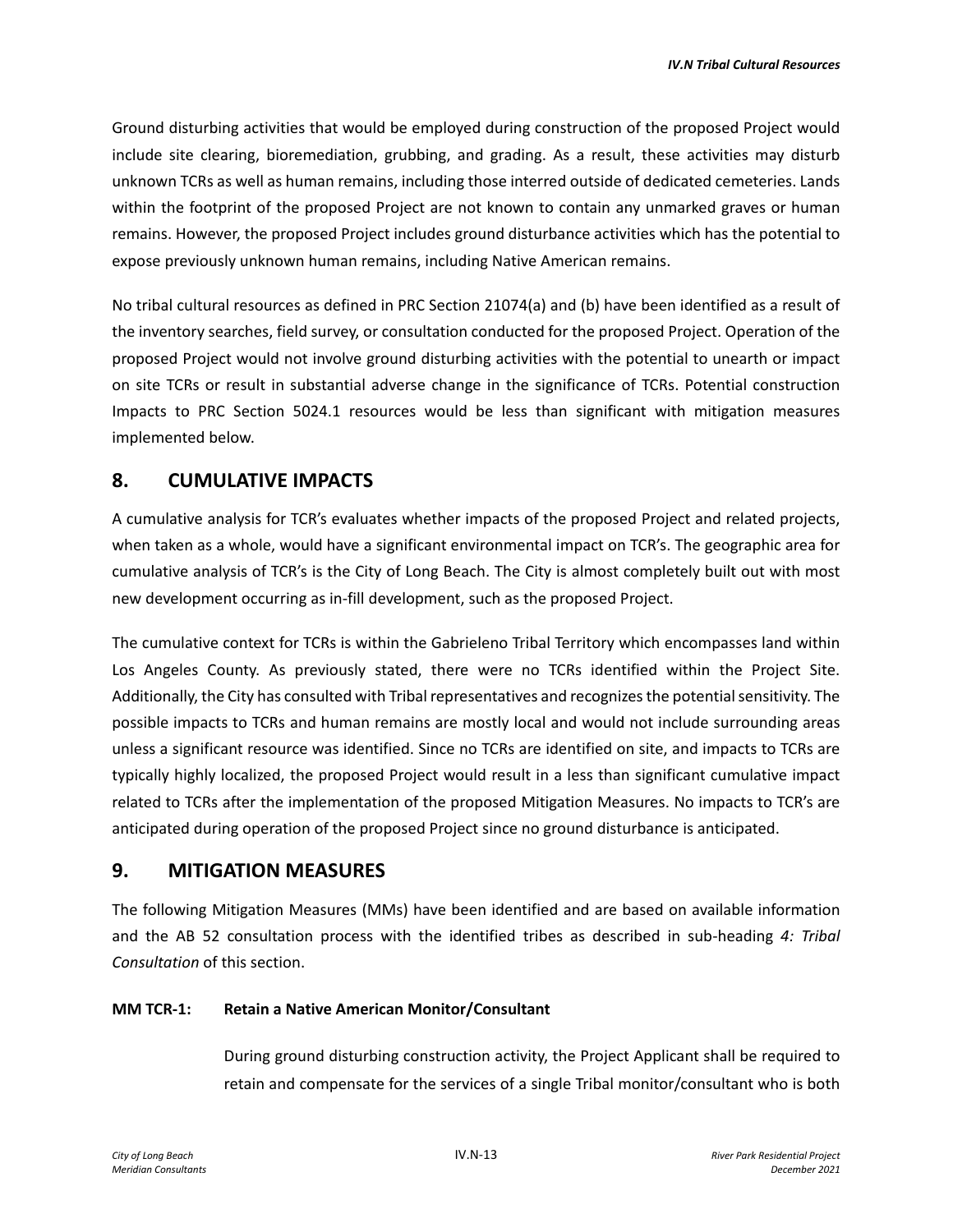ancestrally affiliated with the project area and approved by the Gabrieleño Band of Mission Indians—Kizh Nation Tribal Government, listed under the Native American Heritage Commission's (NAHC) Tribal Contact list for the area of the project location. The Native American monitor shall be retained by the Lead Agency or owner of the project to be on site to monitor all initial project-related, ground-disturbing construction activities , defined by the Gabrieleño Band of Mission Indians—Kizh Nation as activities that may include, but are not limited to, pavement removal, pot-holing or auguring, grubbing, tree removals, boring, grading, excavation, drilling, and trenching, within the Project area. The Tribal Monitor/consultant will complete daily monitoring logs that will provide descriptions of the day's activities, including construction activities, locations, soil, and any cultural materials identified. The on-site monitoring shall end when the Project Site grading and excavation activities are completed, or when the Tribal Representatives and monitor/consultant have indicated that the Site has a low potential for impacting Tribal Cultural Resources.

#### **MM TCR-2: Unanticipated Discovery of Tribal Cultural and Archaeological Resources**

Upon discovery of any tribal cultural or archaeological resources, cease construction activities in the immediate vicinity of the find until the find can be assessed. All tribal cultural and archaeological resources unearthed by project construction activities shall be evaluated by the qualified archaeologist and tribal monitor/consultant. If the resources are Native American in origin, the Gabrieleño Band of Mission Indians—Kizh Nation shall coordinate with the landowner regarding treatment and curation of these resources. Typically, the Tribe will request preservation in place or recovery for educational purposes. Work may continue on other parts of the project while evaluation and, if necessary, additional protective mitigation takes place (CEQA Guidelines Section15064.5 [f]). If the qualified archaeologist determines a resource to constitute a "historical resource" or "unique archaeological resource," time allotment and funding sufficient to allow for implementation of avoidance measures, or appropriate mitigation, must be available. The treatment plan established for the resources shall be in accordance with CEQA Guidelines Section 15064.5(f) for historical resources.

#### **MM TCR-3: PRC Section 21083.2(b)**

Preservation in place (i.e., avoidance) is the preferred manner of treatment. If preservation in place is not feasible, treatment may include implementation of archaeological data recovery excavations to remove the resource along with subsequent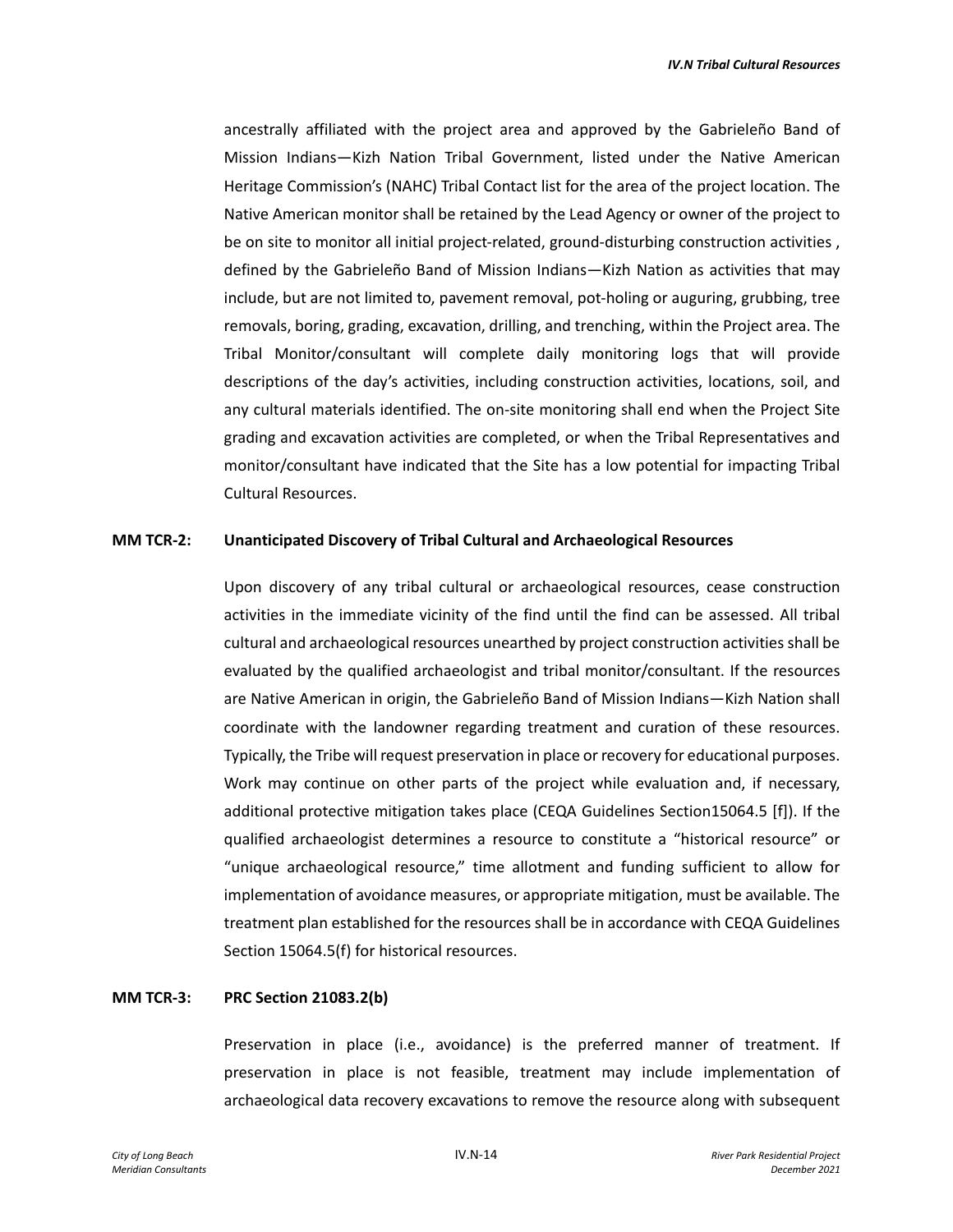laboratory processing and analysis. All Tribal Cultural Resources shall be returned to the Tribe. Any historic archaeological material that is not Native American in origin shall be curated at a public, nonprofit institution with a research interest in the materials, if such an institution agrees to accept the material. If no institution accepts the archaeological material, they shall be offered to the Tribe or a local school or historical society in the area for educational purposes.

#### **MM TCR-4: Unanticipated Discovery of Human Remains and Associated Funerary Objects**

Native American human remains are defined in PRC 5097.98 (d)(1) as an inhumation or cremation, and in any state of decomposition or skeletal completeness. Funerary objects, called associated grave goods in PRC 5097.98, are also to be treated according to this statute. Health and Safety Code 7050.5 dictates that any discoveries of human skeletal material shall be immediately reported to the County Coroner and excavation halted until the coroner has determined the nature of the remains. If the coroner recognizes the human remains to be those of a Native American or has reason to believe that they are those of a Native American, he or she shall contact, by telephone, within 24 hours, the NAHC and PRC 5097.98 shall be followed.

#### **MM TCR-5: Resource Assessment & Continuation of Work Protocol**

Upon discovery of human remains, the tribal and/or archaeological monitor/consultant/consultant will immediately divert work at minimum of 150 feet and place an exclusion zone around the discovery location. The monitor/consultant(s) will then notify the Tribe, the qualified lead archaeologist, and the construction manager who will call the coroner. Work will continue to be diverted while the coroner determines whether the remains are human and subsequently Native American. The discovery is to be kept confidential and secure to prevent any further disturbance. If the finds are determined to be Native American, the coroner will notify the NAHC as mandated by State law who will then appoint a Most Likely Descendent (MLD).

#### **MM TCR-6: Kizh—Gabrieleno Procedures for Burials and Funerary Remains**

If the Gabrieleno Band of Mission Indians—Kizh Nation is designated MLD, the Koo-nasgna Burial Policy shall be implemented. To the Tribe, the term "human remains" encompasses more than human bones. In ancient as well as historic times, Tribal Traditions included, but were not limited to, the preparation of the soil for burial, the burial of funerary objects with the deceased, and the ceremonial burning of human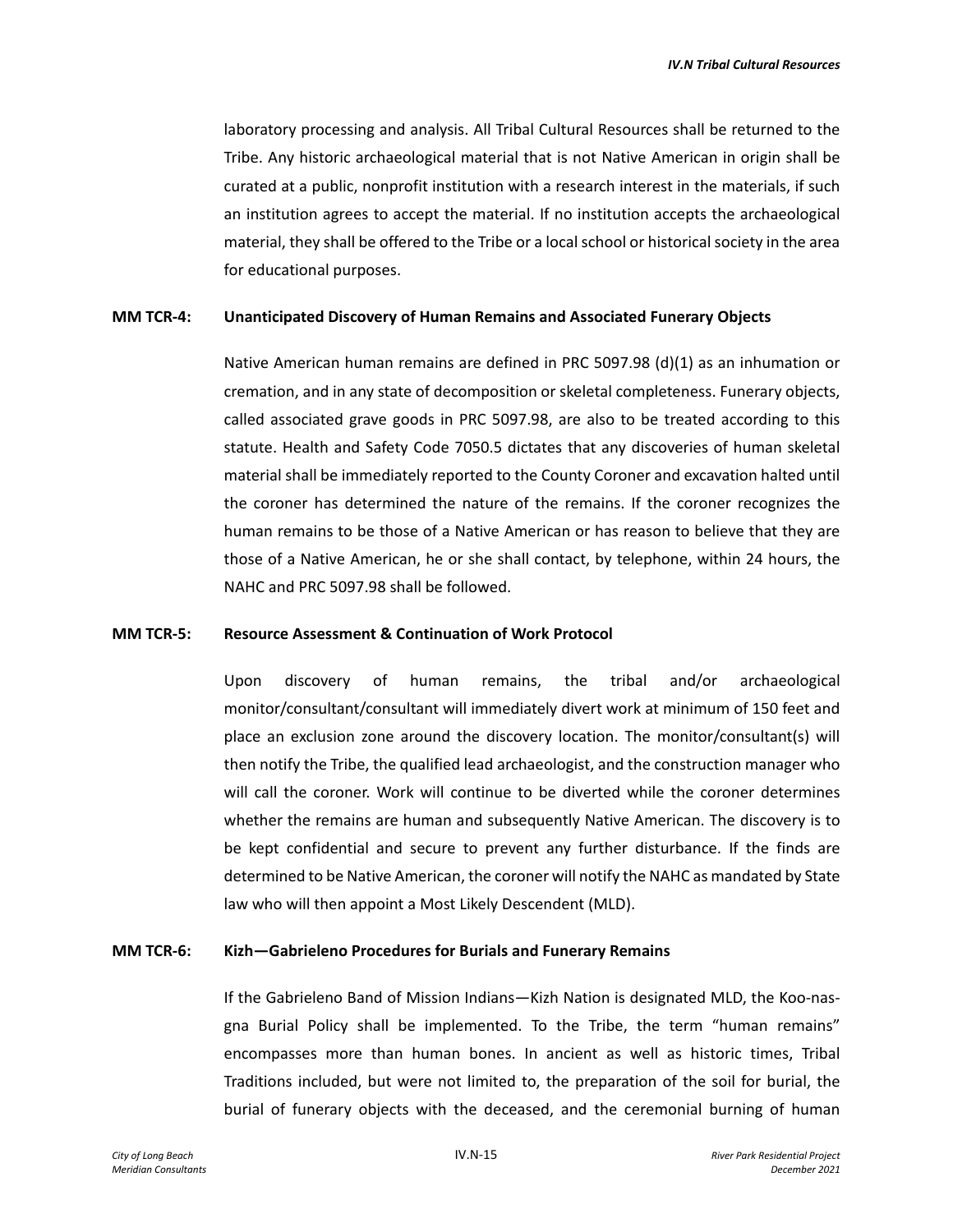remains. The prepared soil and cremation soils are to be treated in the same manner as bone fragments that remain intact. Associated funerary objects are objects that, as part of the death rite or ceremony of a culture, are reasonably believed to have been placed with individual human remains either at the time of death or later; other items made exclusively for burial purposes or to contain human remains can also be considered as associated funerary objects.

#### **MM TCR-7: Treatment Measures**

Prior to the continuation of ground disturbing activities, the landowner shall arrange a designated site location within the footprint of the project for the respectful reburial of the human remains and/or ceremonial objects. In the case where discovered human remains cannot be fully documented and recovered on the same day, the remains will be covered with muslin cloth and a steel plate that can be moved by heavy equipment placed over the excavation opening to protect the remains. If this type of steel plate is not available, a 24-hour guard should be posted outside of working hours. The Tribe will make every effort to recommend diverting the project and keeping the remains in situ and protected. If the project cannot be diverted, it may be determined that burials will be removed. The Tribe will work closely with the qualified archaeologist to ensure that the excavation is treated carefully, ethically and respectfully. If data recovery is approved by the Tribe, documentation shall be taken which includes at a minimum detailed descriptive notes and sketches. Additional types of documentation shall be approved by the Tribe for data recovery purposes. Cremations will either be removed in bulk or by means as necessary to ensure completely recovery of all material. If the discovery of human remains includes four or more burials, the location is considered a cemetery and a separate treatment plan shall be created. Once complete, a final report of all activities is to be submitted to the Tribe and the NAHC. The Tribe does NOT authorize any scientific study or the utilization of any invasive and/or destructive diagnostics on human remains. Each occurrence of human remains and associated funerary objects will be stored using opaque cloth bags. All human remains, funerary objects, sacred objects and objects of cultural patrimony will be removed to a secure container on site if possible. These items should be retained and reburied within six months of recovery. The Site of reburial/repatriation shall be on the Project Site but at a location agreed upon between the Tribe and the landowner at a site to be protected in perpetuity. There shall be no publicity regarding any cultural materials recovered.